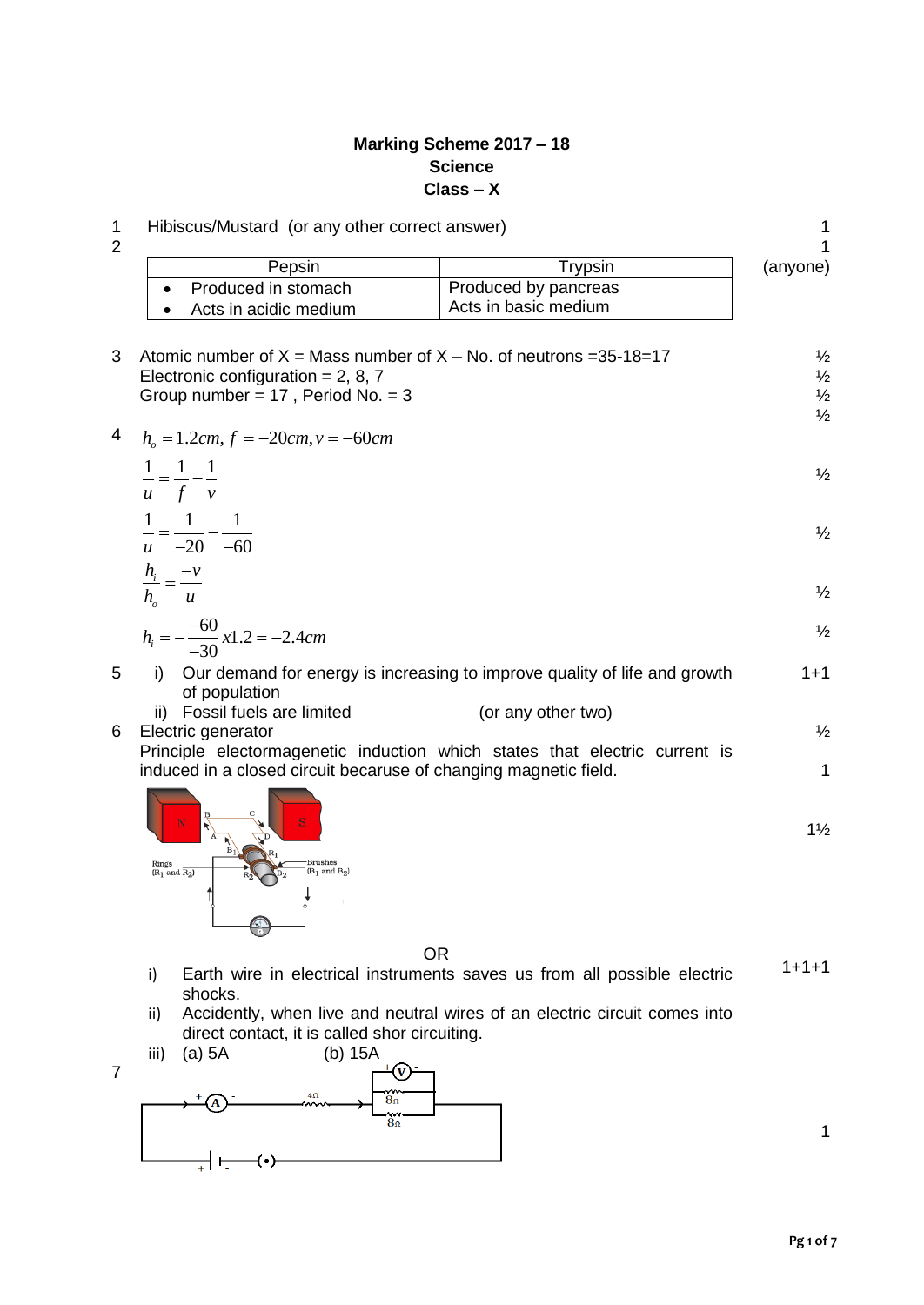Maximum current through 4  $\Omega$  resister

$$
= \sqrt{\frac{P}{R}}
$$

$$
= \sqrt{\frac{16}{4}} = 2A
$$

 $\therefore$  Maximum current through each 8 Ω resister  $\frac{1}{2}x^2 = 1$ 2  $=\frac{1}{2}x^2 = 1A$ 

- 
- 8 a) In the electrolysis of water, the gas collected at cathode is : Hydrogen The gas collected at anode is : oxygen b) The gas which is collected in double the amount during the
	- electrolysis of water is Hydrogen. This is because water contains two parts of hydrogen element as compared to one part of oxygen element by volume.
	- c) Pure water is a bad conductor of electricity, by adding drops of sulphuric acid; we make it a good conductor of electricity.

| ٧<br>×<br>٩   |
|---------------|
|               |
| - 7<br>č<br>ĉ |
| I<br>×<br>۰,  |

|                  | <b>Mendeleev's Periodic table</b>                                                                                                  | Modern periodic table                                                                      |  |  |  |
|------------------|------------------------------------------------------------------------------------------------------------------------------------|--------------------------------------------------------------------------------------------|--|--|--|
|                  | The elements were arranged The elements were arranged<br>according to increased atomic according to increased Atomic<br>Masses.    | numbers.                                                                                   |  |  |  |
| $\overline{2}$ . | Position of isotopes was not   There was no problem in the<br>Justified.                                                           | Placing of isotopes                                                                        |  |  |  |
| 3.               | Position of hydrogen was not Hydrogen has been given<br>Justified because it resembles unique position due to<br>Both<br>Halogens. | <sub>a</sub><br>its<br>with Alkali metals and resemblance with alkalis<br>and<br>Halogens. |  |  |  |

10 There are two ways of anaerobic breakdown of glucose. First step is breakdown of glucose molecule into pyruvate which takes place in cytoplasm.

The anaerobic breakdown in bacteria is called fermentation. During fermentation pyruvate is broken down to ethyl alcohol and carbondioxide.

When there is lack of oxygen in our muscle cells pyruvate is broken down to lactic acid.

Very less amount of energy is released in both the above cases. 1x3

OR

Arteries carry blood away from the heart while veins carry blood towards the heart.

Arteries are thick walled while veins are thin walled.

Valves are absent in arteries while valves are present in veins to ensure that blood flows in one direction only. (any other)

(any three) 1x3

11 Mendel conducted a monohybrid cross with pea plants, and he observed that one of the contrasting characters disappears in  $F_1$  generator. This character reappears in  $F_2$  generation (obtained by selfing  $F_1$ ) in just 25% of the progeny.

Mendel conclude that the character which epresses itself in  $F_1$  is the dominant

 $\frac{1}{2}x6$ 

1

1

1

1

1

1

1

1

3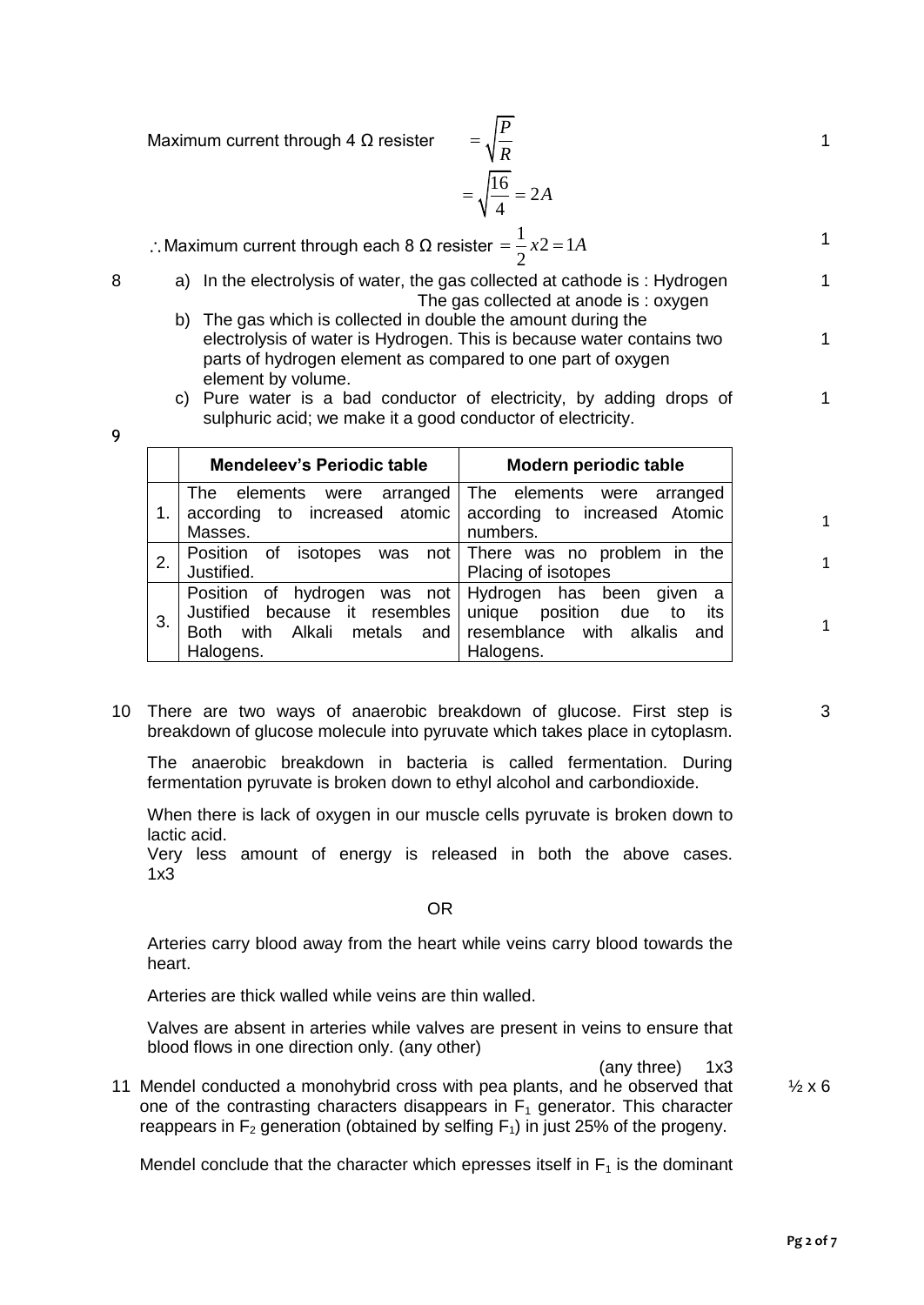character while the other one when is not able to epress thourhg present in  $F_1$ individuals is recessive. This recessive character is able to express only in its pure form i.e. in 25% of  $F_2$  individuals.

12 i)

$$
u = 50 - 26 = 24cm
$$
  
\n
$$
v = 74 - 50 = 24cm
$$
  
\n∴ 2f = 24cm  
\n∴ f =  $\frac{24}{2}$  = 12cm

ii)

 $u = 50 - 38 = 12$  cm i.e. Candle is at f  $\therefore$  Image is formed at infinity.

iii)



13 Any three point given above –

- 1. Plants and animals are pH sensitive. Living organisms can survive only in narrow range of pH change.
- 2. pH of the soil. Plants require a specific pH range for their healthy growth.
- 3. pH in our digestive system. Our stomach produces hydrochloric acid that helps in the digestion of food. During in digestion the stomach produces too much acid that cause pain and irritation.
- 4. Change in pH causes tooth decay. Tooth decay start when the pH of the mouth is lower than 5.5. Tooth enamel gets corroded when the pH in the mouth is below 5.5.
- 5. Self-defense by plants and animals through chemical warfare. Bee– sting leaves and acid causing pain and irritation. Applying a mild base like baking soda on the stung area provides relief.

| ΟR                                                                              | $\frac{1}{2}$ |
|---------------------------------------------------------------------------------|---------------|
| The name of the compound is Plaster of Paris                                    | $\frac{1}{2}$ |
| Its chemical formula is CaSO4. 1/2 H2O                                          |               |
| Equation:                                                                       | 1             |
| CaSO4.2H2O -------------> CaSO4. 1/2 H2O + 1 1/2 H2O                            |               |
| It is used in the hospitals mainly as plaster for supporting fractured bones in |               |
| the right position                                                              |               |
| 14 Fossils provide evidence in favour of evoluation / establish evolutionary    |               |
| relationships by providing missing links.                                       |               |
| Two ways                                                                        |               |
| 1. Relative method – Fossils found closer to the surface are more recent        | 1x2           |
| than those in deeper layer.                                                     |               |
| 2. By detecting the ratios of different isohpes of the same element in the      |               |
| fossils material.                                                               |               |

15 a) Viral / STD 1

1½

 $\frac{1}{2}$ 

1

 $1 + 1 + 1$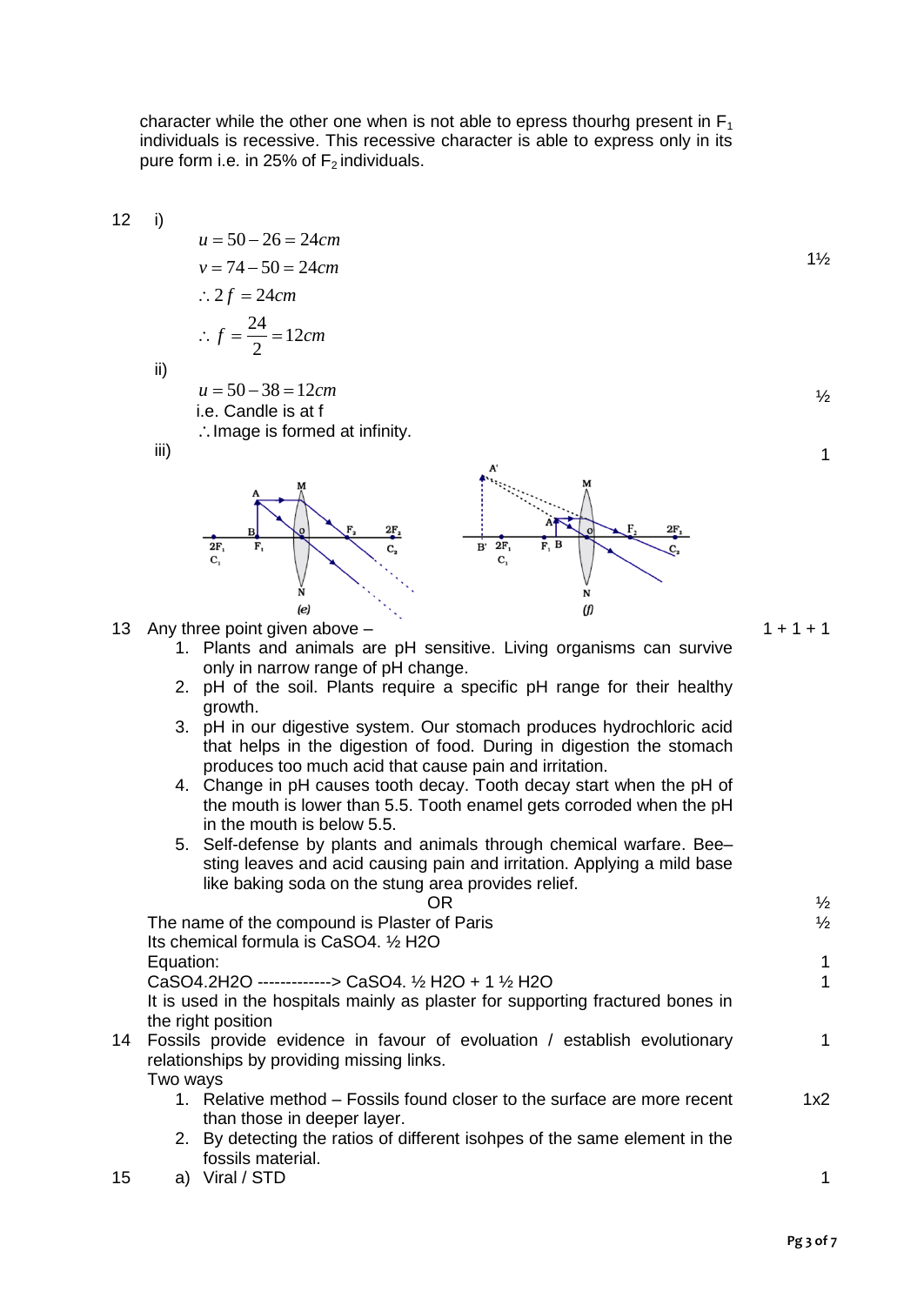HIV

- b) Senstivity and awareness among the citizens towards leading a healthy and fit life.
- 16 Activity (Refer circuit diagram given below)

Take a battery (12 V), a variable resistance (or a rheostat), an ammeter (0–5 A), a plug key, and a long straight thick copper wire. Insert the thick wire through the centre, normal to the plane of a rectangular cardboard. Take care that the cardboard is fixed and does not slide up or down. Connect the copper wire vertically between the points X and Y, as shown in diagram in series with the battery, a plug and key. Sprinkle some iron filings uniformly on the cardboard. Keep the variable of the rheostat at a fixed position and note the current through the ammeter. Close the key so that a current flows through the wire. Ensure that the copper wire placed between the points X and Y remains vertically straight. Gently tap the cardboard a few times. Observe the pattern of the iron filings. It is observed that the iron filings align themselves showing a pattern of concentric circles around the copper wire. These represent the magnetic field lines.



- i) Right hand thumb rule
- ii) Yes, Alpha particles being, positively charged constitues a current in the direction of motion.

No, Neutron being electrically neutral consitiute no current.

17 
$$
C_{6} H_{14}
$$

\n
$$
\text{[a) } \text{CH}_3 - \text{CH}_2 - \text{CH}_2 - \text{CH}_2 - \text{CH}_3
$$
\n

\n\n $\text{[b) } \text{CH}_3 - \text{CH}_2 - \text{CH}_2 - \text{CH}_2 - \text{CH}_3$ \n

\n\n $\begin{bmatrix}\n \text{[c) } \text{CH}_3 - \text{CH}_2 - \text{CH}_2 - \text{CH}_3 \\
\text{[d] } \text{CH}_3 - \text{CH}_2 - \text{CH}_2 - \text{CH}_3 \\
\text{[e] } \text{CH}_3 - \text{CH}_2 - \text{CH}_1 - \text{CH}_3\n \end{bmatrix}$ \n

\n\n $\text{[d) } \text{CH}_3 - \text{CH}_2 - \text{CH}_3 - \text{CH}_3$ \n

\n\n $\begin{bmatrix}\n \text{[c] } \text{C} \text{H}_3 & \text{[c] } \text{H}_3 \\
\text{[d] } \text{C} \text{H}_3 - \text{C}_2 - \text{CH}_2 - \text{CH}_3 \\
\text{[e) } \text{CH}_3 - \text{C}_2 - \text{CH}_2 - \text{CH}_3 \\
\text{[e] } \text{CH}_3 - \text{C}_3 - \text{CH}_2 - \text{CH}_3\n \end{bmatrix}$ \n

1

1

 $\overline{2}$ 

1

2

 $1\frac{1}{2}+1$ 

 $1\frac{1}{2}+1$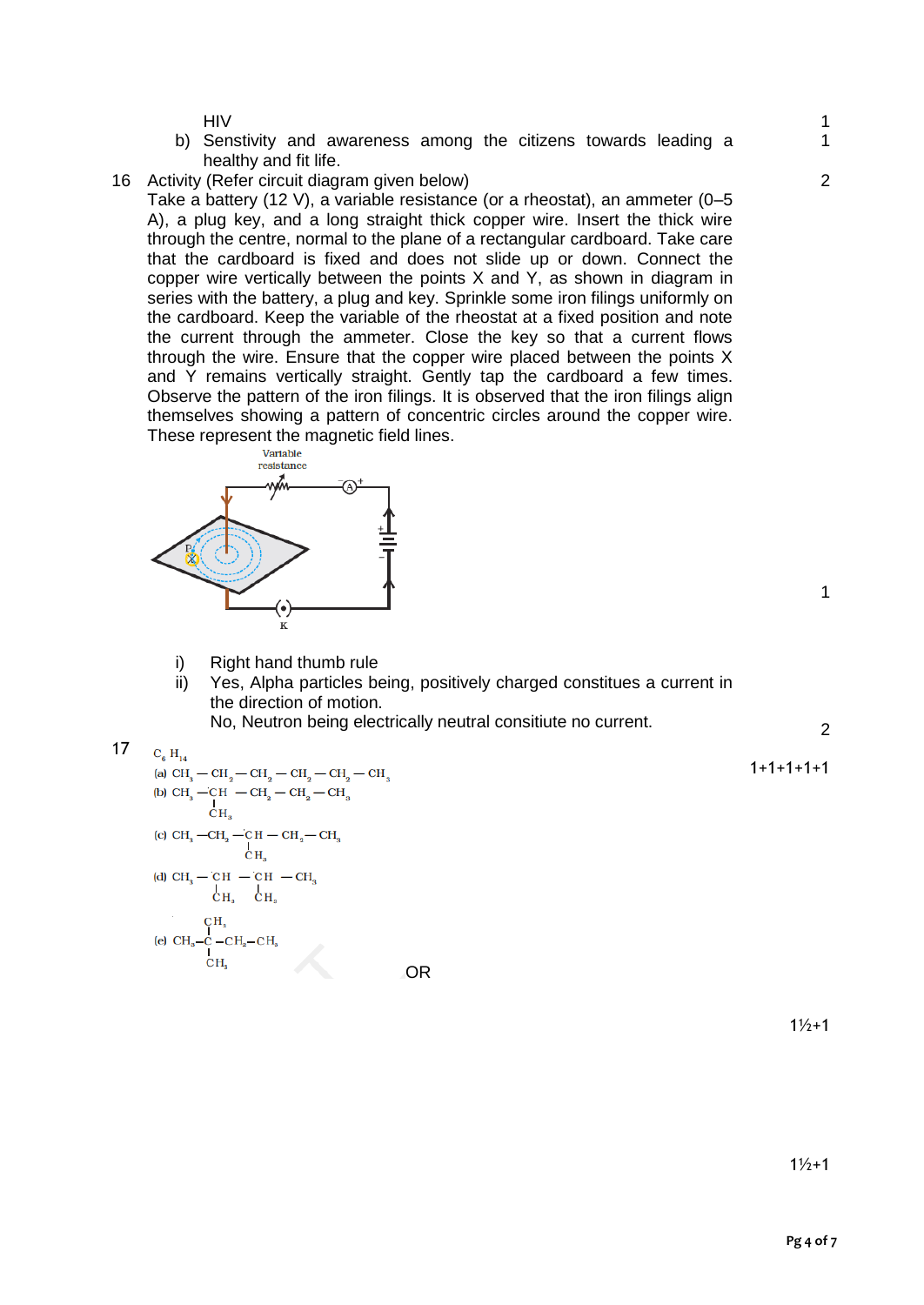

**Pg 5 of 7**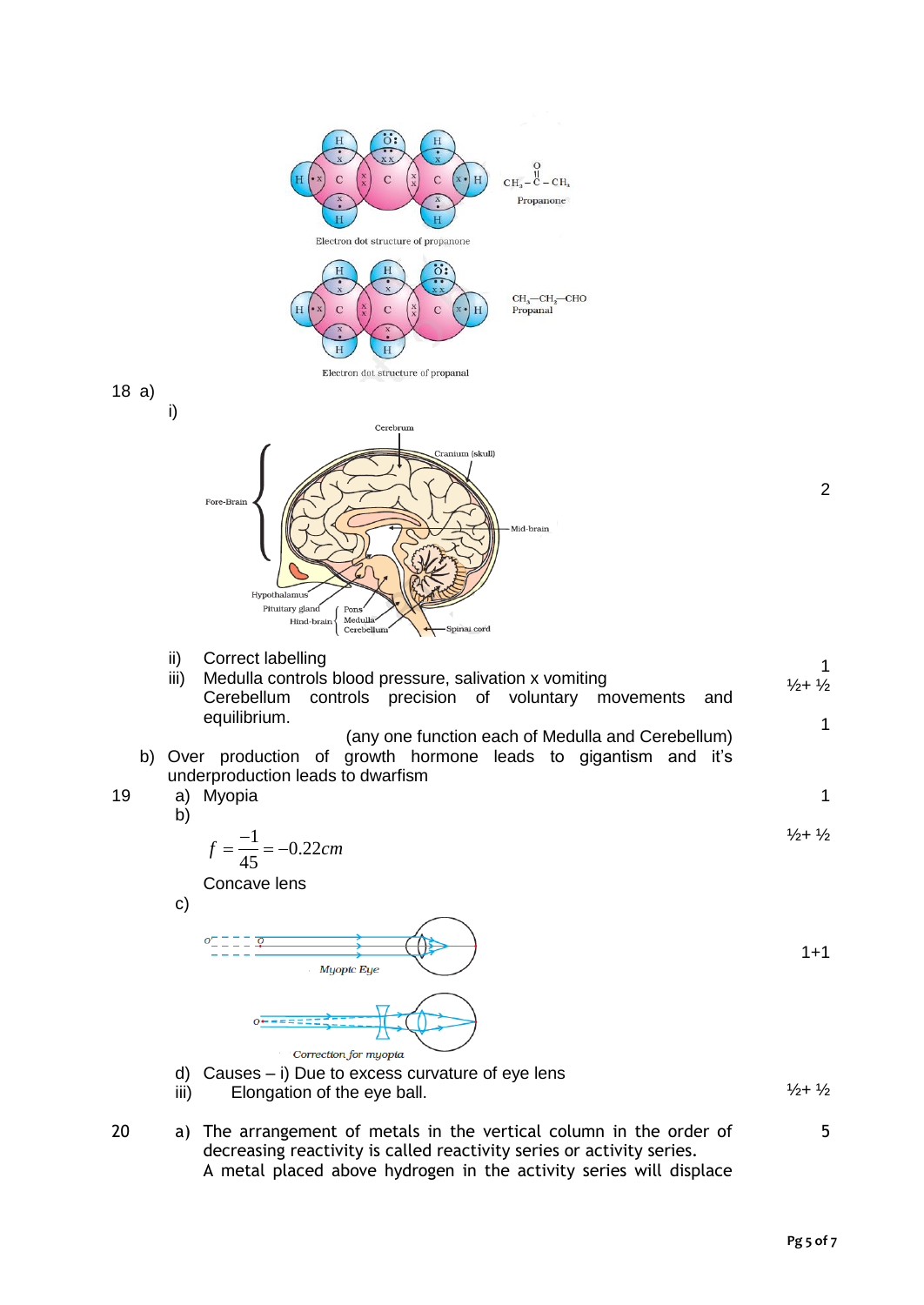|    |    | hydrogen from water or acids. A metal placed at the top of the<br>activity series would displace metal below it. Thus a more reactive<br>metal displaces a less reactive metal from its salt solution.<br>2                                                                                                                                                                                                                                                                    |              |
|----|----|--------------------------------------------------------------------------------------------------------------------------------------------------------------------------------------------------------------------------------------------------------------------------------------------------------------------------------------------------------------------------------------------------------------------------------------------------------------------------------|--------------|
|    | b) | i) For obtaining metals that are in the middle of the reactivity<br>series, oxides of such metals can be reduced with coke (carbon)<br>which acts as a reducing agent.<br>$1\frac{1}{2}$<br>Example: 2 Fe2O3 + 3 C ---------------------> 4 Fe + 3CO2<br>ii) For obtaining metals that are high in the reactivity series, their<br>oxides are reduced to metals by the process of electrolysis<br>example: electrolysis of sodium chloride<br>at cathode: $Na+ + e-$ -----> Na |              |
| 21 | a) | at anode: 2 Cl -----> Cl2 + 2e-<br>$1\frac{1}{2}$                                                                                                                                                                                                                                                                                                                                                                                                                              |              |
|    |    | More use of dispossible items like paper plates, plastic items,<br>$\bullet$<br>polythene etc.                                                                                                                                                                                                                                                                                                                                                                                 | 1x2          |
|    |    | Changes in packaging<br>(or any other example)<br>Suggestion – Reuse of polythene bages, plastic containers.                                                                                                                                                                                                                                                                                                                                                                   | 1            |
|    |    | (or any other)<br>b) Hewk                                                                                                                                                                                                                                                                                                                                                                                                                                                      | 1            |
|    |    | Biomaginification                                                                                                                                                                                                                                                                                                                                                                                                                                                              | $\mathbf{1}$ |
|    |    | <b>OR</b>                                                                                                                                                                                                                                                                                                                                                                                                                                                                      |              |
|    |    | conservation is called<br>a) Scientific<br>soil<br>water<br>watershed<br>and<br>management. Advantages:<br>Increases production and income of watershed community.<br>i)                                                                                                                                                                                                                                                                                                       | $\mathbf{1}$ |
|    |    | Mitigates droughts and floods.<br>$\mathsf{ii}$<br>Increases the life of downstream dams reservoirs<br>iii)<br>(any two)                                                                                                                                                                                                                                                                                                                                                       | 2            |
|    | b) | 1) Maximum level of bio magnification occurs here because of<br>progressive accumulation.<br>2) We get very small amount of energy as only 10 % of the previous<br>energy gets transferred at each trophic level                                                                                                                                                                                                                                                               | 2            |
|    |    | <b>SECTION B</b>                                                                                                                                                                                                                                                                                                                                                                                                                                                               |              |

| 22 | Acetic acid will remain colourless in phenolphthalein                                           | $\frac{1}{2}$                             |
|----|-------------------------------------------------------------------------------------------------|-------------------------------------------|
|    | ii) Acetic acid will dissolve in distilled water forming a clear solution                       | $\frac{1}{2}$                             |
|    | iii) Universal indicator gives orange colour with acetic acid.                                  | $\frac{1}{2}$                             |
|    | iv) Sodium hydrogen carbonate will give brisk effervescence due to the                          | $\frac{1}{2}$                             |
|    | formation of $CO2$ gas.                                                                         |                                           |
|    | 23 Set I will have more length of foam because it consist of soft water.                        | $1 + 1$                                   |
|    | Set II will form less foam because it consist of hard water due to the presence<br>of $CaSO4$ . |                                           |
| 24 |                                                                                                 | $\frac{1}{2} + \frac{1}{2} + \frac{1}{2}$ |



Budding

½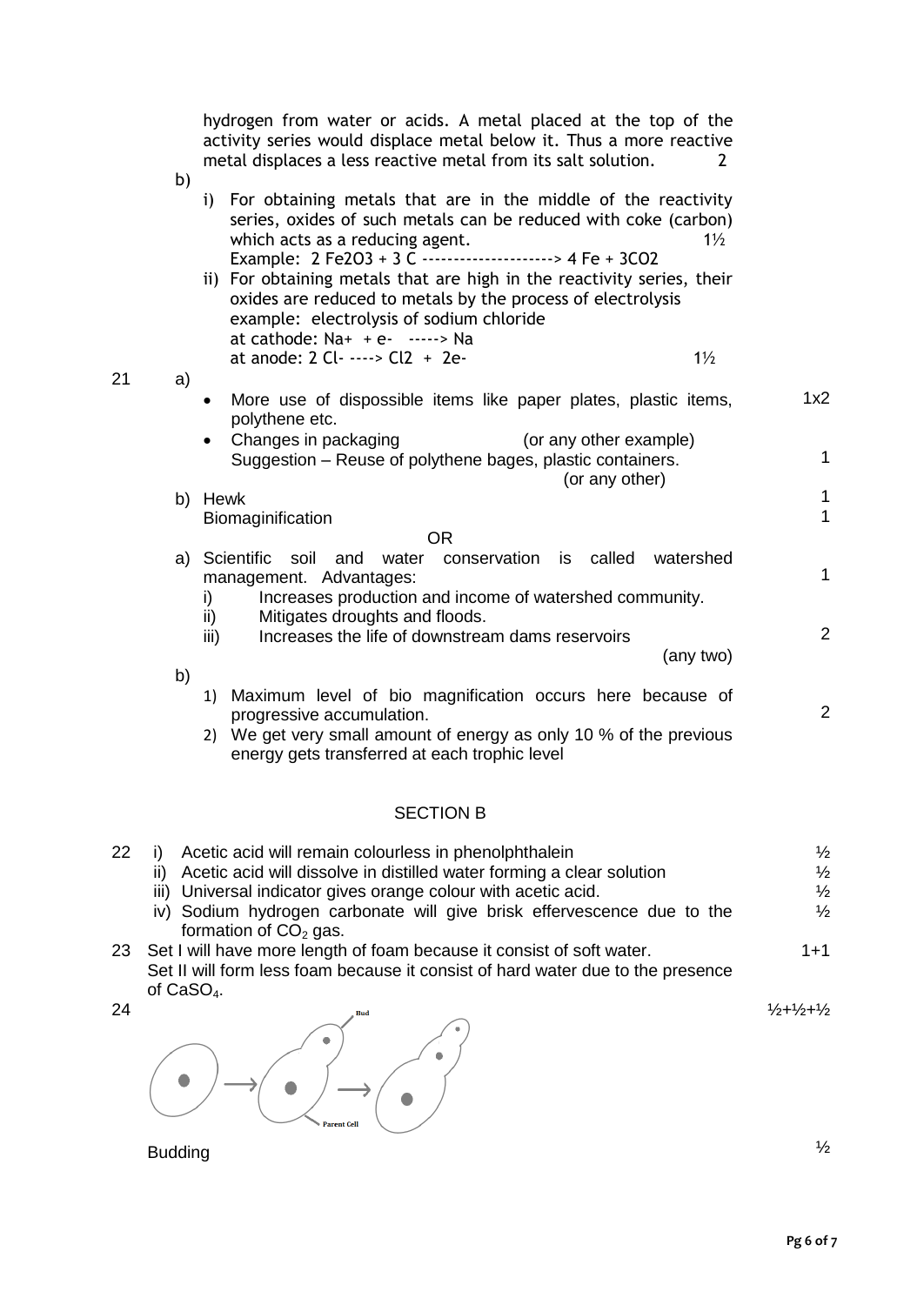| 25 | 1) The set up should be airtight               | 1x2 |
|----|------------------------------------------------|-----|
|    | 2) Germinating seeds (living) should be used   |     |
|    | 26 Graph                                       |     |
|    | $v = 4v(9v - 5v)$                              |     |
|    | $i = 1.25A(2.65A - 1.40A)$                     |     |
|    | $R = \frac{v}{i} = \frac{4}{1.25} = 3.2\Omega$ |     |
|    | --                                             |     |

OR

An ammeter has 10 divisions between 0 to 0.5A. So, 1 Division =  $0.5A/10$ 17 divisions = 17/20 = 0.85A